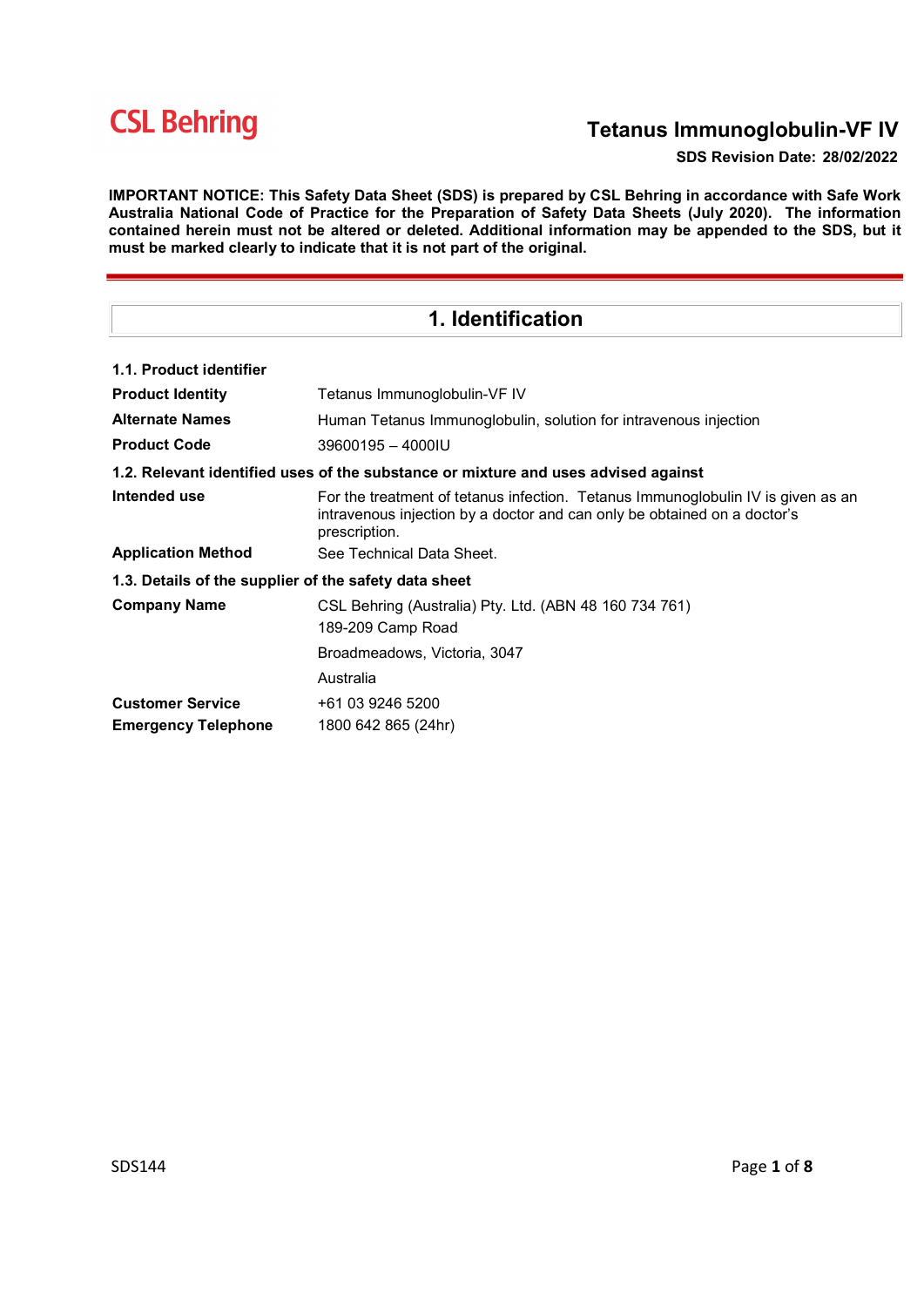SDS Revision Date: 07/12/2016

## 2. Hazard(s) identification

### 2.1. Classification of the substance or mixture

#### Not classified as hazardous according to the WHS Regulations

All blood products should be treated as potentially infectious. No known test methods can offer assurance that products derived from human blood will not transmit infectious agents.

| None Allocated  |
|-----------------|
| No signal word  |
| No Pictogram(s) |
| None Allocated  |
| None Allocated  |
| None Allocated  |
| None Allocated  |
| None Allocated  |
|                 |

## 3. Composition/information on ingredients

Non-Hazardous Ingredients: Human Plasma Proteins (< 20%) Other non-hazardous ingredients (up to 100%)

## 4. First aid measures

### 4.1. Description of first aid measures

| General                                                          | In all cases of doubt, or when symptoms persist, seek medical attention.<br>Never give anything by mouth to an unconscious person. |  |
|------------------------------------------------------------------|------------------------------------------------------------------------------------------------------------------------------------|--|
| <b>Inhalation</b>                                                | Remove to fresh air.                                                                                                               |  |
| <b>Eyes</b>                                                      | Irrigate copiously with clean water for at least 15 minutes, holding the eyelids apart and<br>seek medical attention.              |  |
| <b>Skin</b>                                                      | Remove contaminated clothing. Wash skin thoroughly with soap and water or use a<br>recognized skin cleanser.                       |  |
| Ingestion                                                        | Wash out mouth thoroughly with water, if irritation or discomfort persists seek medical<br>attention.                              |  |
| 4.2. Most important symptoms and effects, both acute and delayed |                                                                                                                                    |  |

**Overview Mo specific symptom data available.**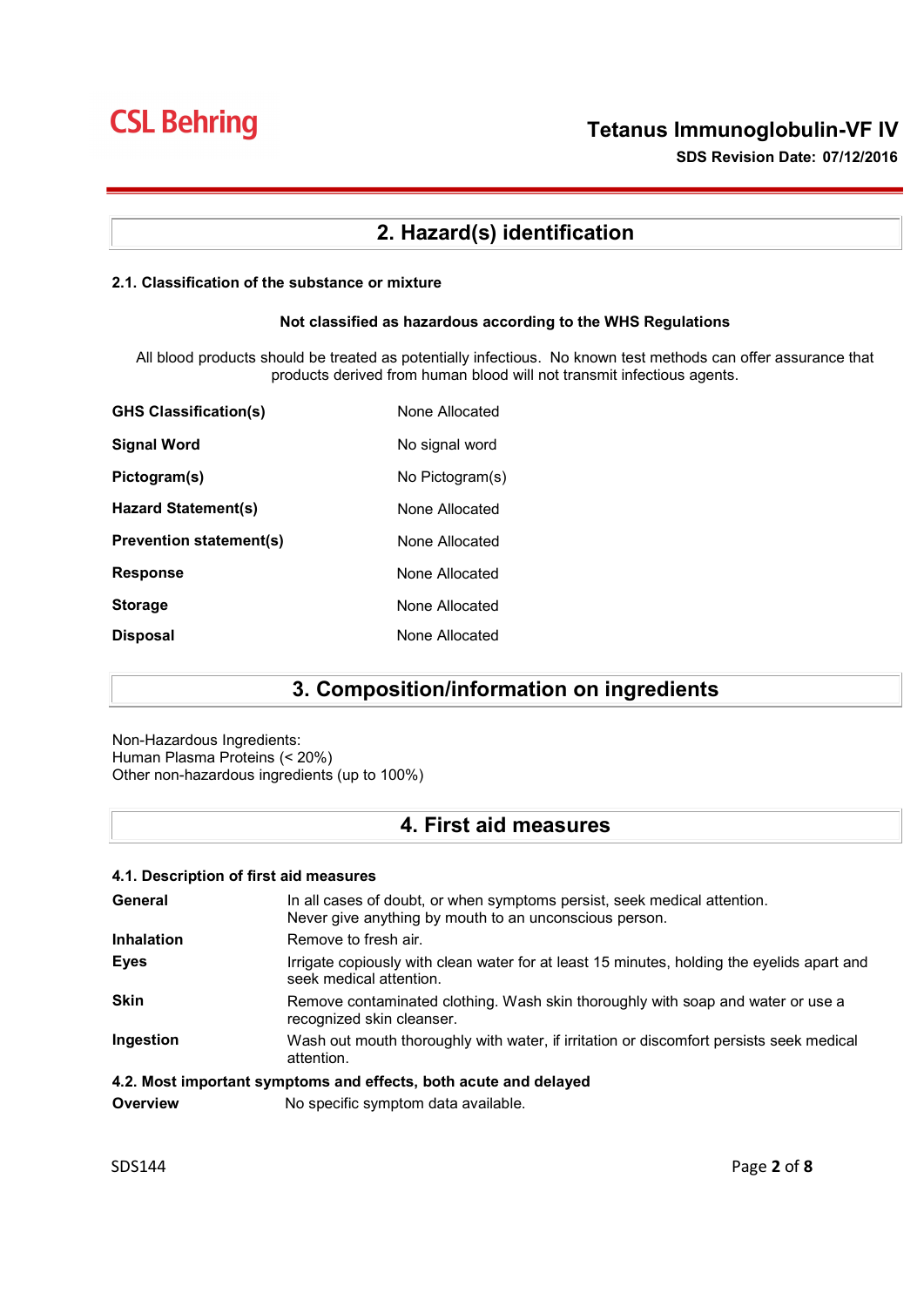SDS Revision Date: 07/12/2016

## 5. Fire-fighting measures

### 5.1. Extinguishing media

Non-Combustible. Not considered a significant fire risk.

### 5.2. Special hazards arising from the substance or mixture

Hazardous decomposition: No hazardous decomposition data available.

### 5.3. Advice for fire-fighters

None

### 6. Accidental release measures

### 6.1. Personal precautions, protective equipment and emergency procedures

Put on appropriate personal protective equipment (see section 8).

### 6.2. Environmental precautions

Do not allow spills to enter drains or waterways.

Use good personal hygiene practices. Wash hands before eating, drinking, smoking or using toilet. Promptly remove soiled clothing and wash thoroughly before reuse.

### 6.3. Methods and material for containment and cleaning up

Minor Spills: Soak up spills with absorbent material i.e. paper towels or vermiculite. Place spilled material in clean, dry, sealed container for disposal. Decontaminate area with 1% sodium hypochlorite in water.

Major Spills: Contain and absorb spills using earth, sand or inert absorbent. Prevent material entering open drains and waterways. Collect residues and seal in labelled drums for disposal. Decontaminate area with 1% sodium hypochlorite in water.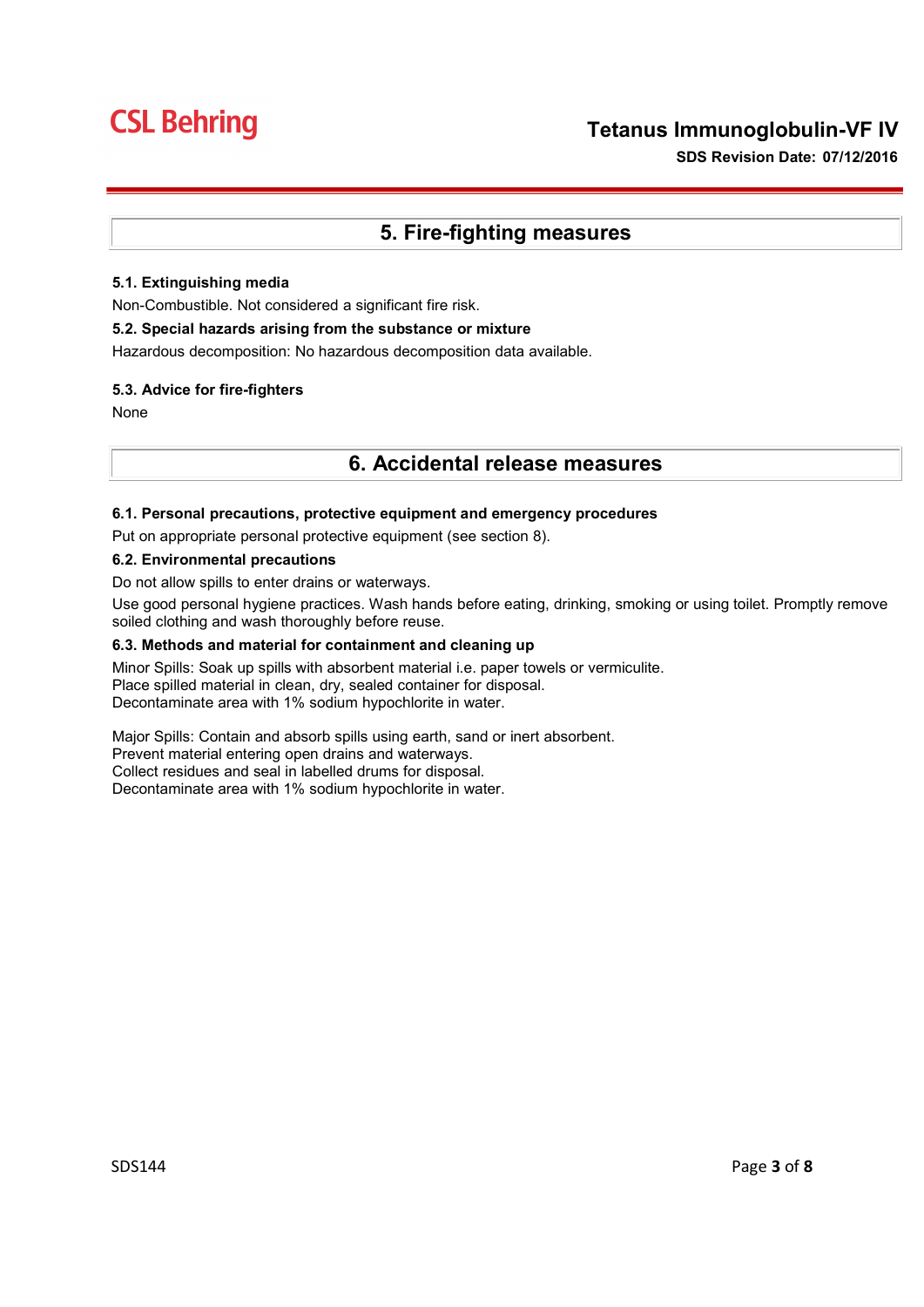### Tetanus Immunoglobulin-VF IV

SDS Revision Date: 07/12/2016

## 7. Handling and storage

### 7.1. Precautions for safe handling

Limit all unnecessary personal contact. Always wash hands with soap and water after handling.

#### 7.2. Conditions for safe storage, including any incompatibilities

Handle containers carefully to prevent damage and spillage.

Store at 2°C to 8ºC (Refrigerate. Do not freeze).

Protect from light.

Incompatible materials: No data available.

Store as per Schedule 4 pharmaceutical.

### 7.3. Specific end use(s)

No data available.

### 8. Exposure controls and personal protection

#### 8.1. Control parameters

There are no ingredients in this product which are classified as hazardous, and/or no hazardous ingredients above the GHS cut off percentage.

8.2. Exposure controls

| <b>Respiratory</b>          | Not applicable                                                                                                                                                                                                                                                                                                                                                                                  |  |
|-----------------------------|-------------------------------------------------------------------------------------------------------------------------------------------------------------------------------------------------------------------------------------------------------------------------------------------------------------------------------------------------------------------------------------------------|--|
| <b>Eyes</b>                 | Protective safety glasses recommended                                                                                                                                                                                                                                                                                                                                                           |  |
| <b>Skin</b>                 | Protective gloves (e.g. latex or nitrile) recommended.                                                                                                                                                                                                                                                                                                                                          |  |
| <b>Engineering Controls</b> | None under normal conditions                                                                                                                                                                                                                                                                                                                                                                    |  |
| <b>Other Work Practices</b> | The local concentration of material, quantity and conditions of use determine the type of<br>personal protective equipment required. For further information, consult your Occupational<br>Health and Safety Adviser. Use good personal hygiene practices. Wash hands before<br>eating, drinking, smoking or using toilet. Promptly remove soiled clothing and wash<br>thoroughly before reuse. |  |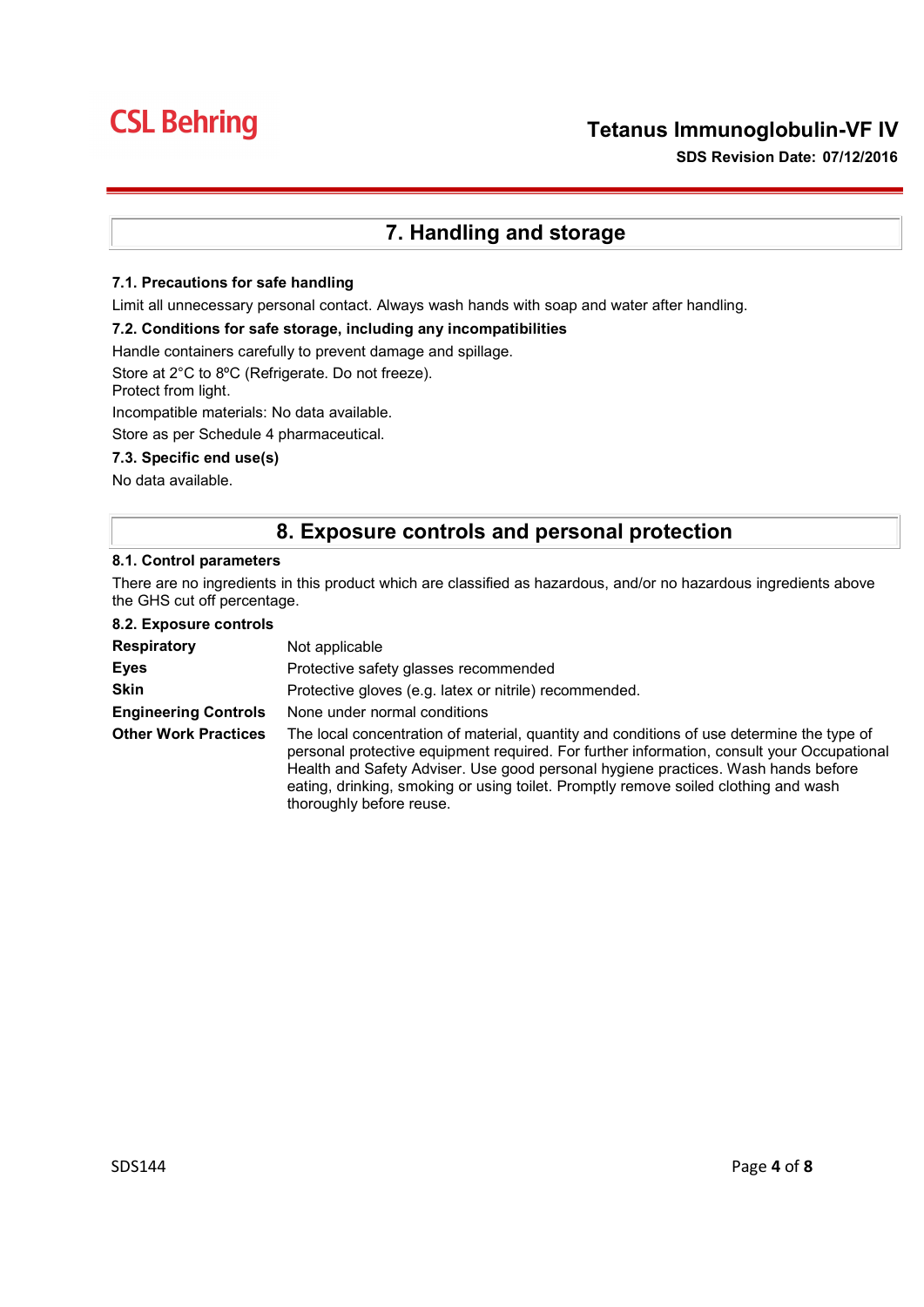### Tetanus Immunoglobulin-VF IV SDS Revision Date: 07/12/2016

## 9. Physical and chemical properties

- **Appearance** Clear, Colorless Liquid **Odor** Slight Odor threshold Not Measured **pH** 4.25 Melting point / freezing point Not Measured Initial boiling point and boiling range Not Measured Flash Point **Not Measured Not Measured** Evaporation rate (Ether = 1) Not Measured Flammability (solid, gas) Not Applicable Upper/lower flammability or explosive limits Lower Explosive Limit: Not Measured
- Vapor pressure (Pa) Not Measured Vapor Density **Not Measured** Not Measured Specific Gravity **Not Measured** Not Measured Solubility in Water **Mischle** Miscible Partition coefficient n-octanol/water (Log Kow) Not Measured Auto-ignition temperature **Not Measured** Not Measured Decomposition temperature Not Measured Viscosity (cSt) and Measured Not Measured 9.2. Other information No other relevant information.
- Upper Explosive Limit: Not Measured

## 10. Stability and reactivity

10.1. Reactivity Hazardous Polymerization will not occur. 10.2. Chemical stability Stable under normal circumstances. 10.3. Possibility of hazardous reactions No data available. 10.4. Conditions to avoid No data available. 10.5. Incompatible materials No data available. 10.6. Hazardous decomposition products No hazardous decomposition data available.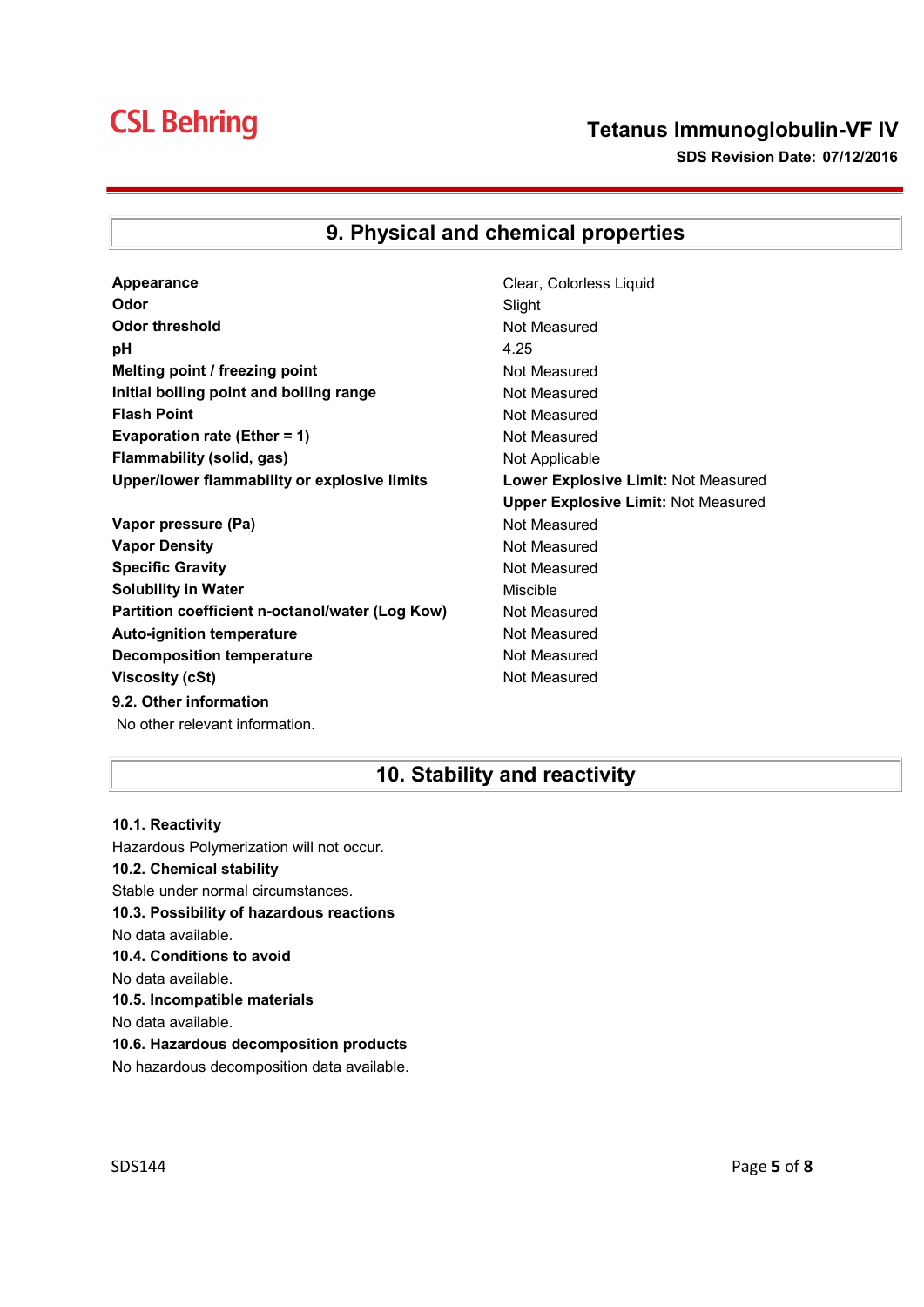## 11. Toxicological information

### Acute toxicity

There are no ingredients in this product which are classified as hazardous, and/or no hazardous ingredients above the GHS cut off percentage.

Note: When no route specific LD50 data is available for an acute toxin, the converted acute toxicity point estimate was used in the calculation of the product's ATE (Acute Toxicity Estimate).

| <b>Classification</b>         | Category | <b>Hazard Description</b> |
|-------------------------------|----------|---------------------------|
| Acute toxicity (oral)         | ---      | Not Applicable            |
| Acute toxicity (dermal)       |          | Not Applicable            |
| Acute toxicity (inhalation)   |          | Not Applicable            |
| Skin corrosion/irritation     |          | Not Applicable            |
| Serious eye damage/irritation |          | Not Applicable            |
| Respiratory sensitization     |          | Not Applicable            |
| Skin sensitization            |          | Not Applicable            |
| Germ cell mutagenicity        |          | Not Applicable            |
| Carcinogenicity               |          | Not Applicable            |
| Reproductive toxicity         |          | Not Applicable            |
| STOT-single exposure          |          | Not Applicable            |
| STOT-repeated exposure        | ---      | Not Applicable            |
| Aspiration hazard             |          | Not Applicable            |

## 12. Ecological information

### 12.1. Toxicity

No additional information provided for this product. See Section 3 for chemical specific data.

### Aquatic Ecotoxicity

There are no ingredients in this product which are classified as hazardous, and/or no hazardous ingredients above the GHS cut off percentage.

### 12.2. Persistence and degradability

There is no data available on the preparation itself.

#### 12.3. Bioaccumulative potential

Not Measured

#### 12.4. Mobility in soil

No data available.

#### 12.5. Results of PBT and vPvB assessment

This product contains no PBT/vPvB chemicals.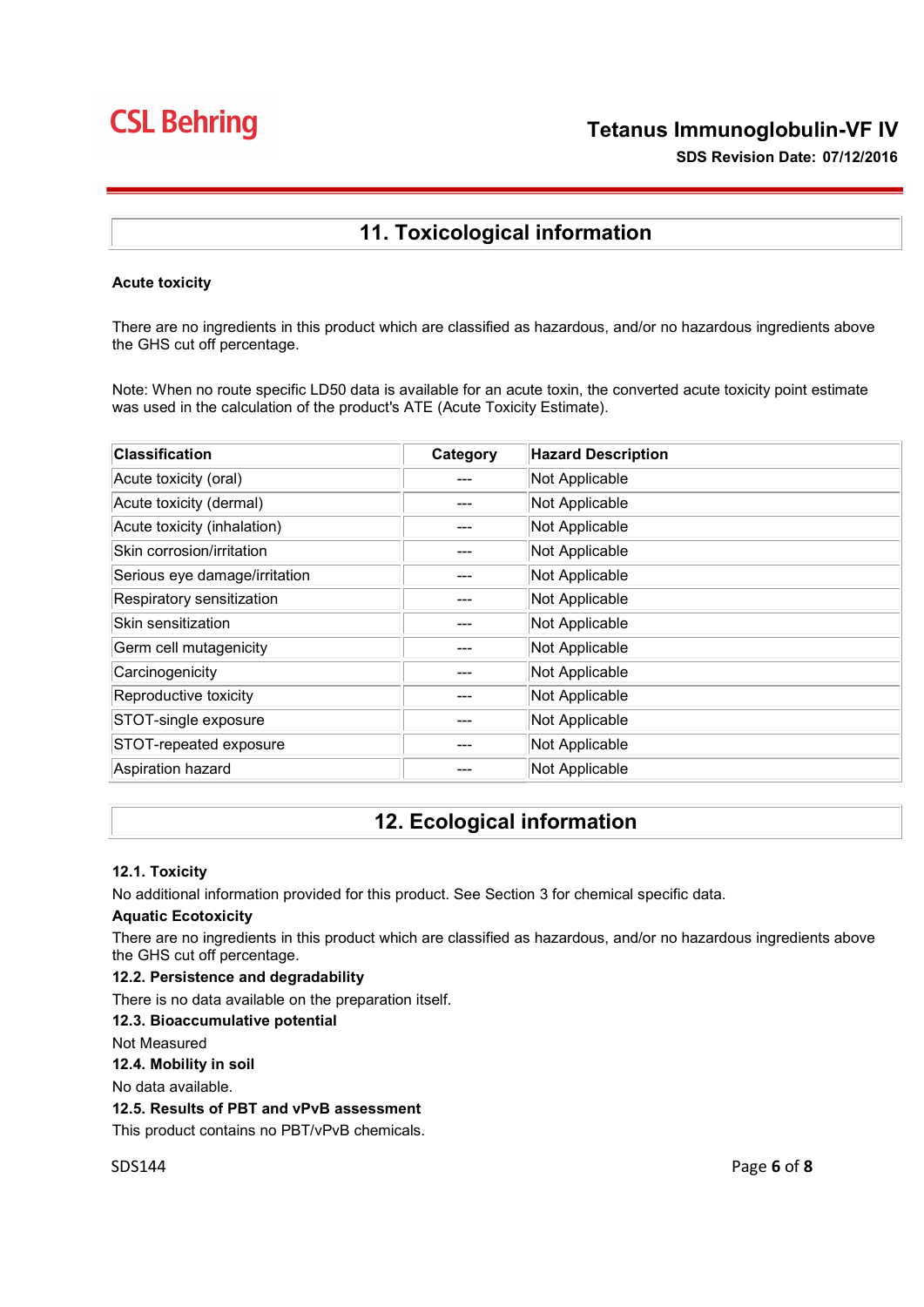### 12.6. Other adverse effects

No data available.

### 13. Disposal considerations

### 13.1. Waste treatment methods

Product:

In accordance with state land and waste management authority. Incineration in controlled furnaces.

Packaging:

Must be disposed of in compliance with country-specific regulations.

## 14. Transport information

### Not classified as a dangerous good by the criteria of the ADG Code

| 14.1. UN number                    | Not Applicable         |
|------------------------------------|------------------------|
| 14.2. UN proper shipping name      | Not Regulated          |
| 14.3. Transport hazard class(es)   | Not Applicable         |
| 14.4. Packing group                | Not Applicable         |
| 14.5. Environmental hazards        | Marine pollutant: No   |
| 14.6. Special precautions for user | No further information |

## 15. Regulatory information

Poisons Schedule Number (SUSMP) Schedule 4 (S4) – Prescription only medicine